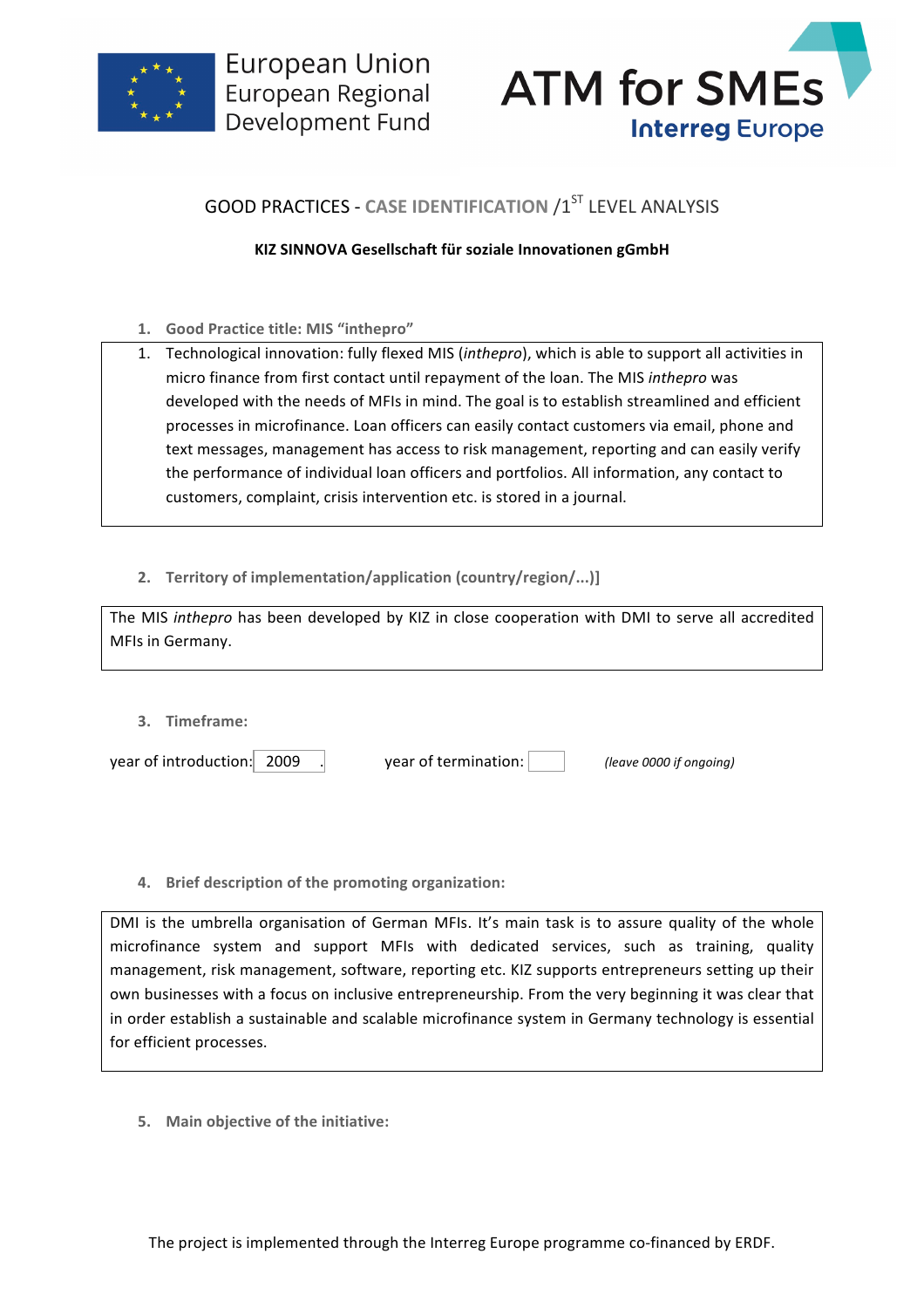



MFIs should have a MIS that suits their needs and ensures lean processes in order to be cost effective. Since the German regulation only allows banks to disburse loans it was clear from that banks would not have the income to develop a MIS, which fits the needs of MIS. Also, software used in banks is heavily protected and cannot be used outside banks. Hence, MFIs had no suitable and affordable tool to conduct microfinance operations efficiently. Developing software in accordance to banking regulation at bank level is at least four times as expensive as developing in-house.

#### **6.** Brief explanation of the initiative:

The MIS inthepro was developed step by step according to the needs of MFIs. DMI through its involvement in European projects such as the COPIE project established good practice and developed a suitable methodology for the German market. DMI used its own resources to develop a MIS to ensure more efficient processes. Germany MFIs who needed additional functionality paid for programming and implementation. New functionality was made available to all MFIs. This created an atmosphere of cooperation among German MFIs and all MFIs could benefit from new developments with only small investments.

**7. Target group and measures to involve the target group:** 

MFIs needed a MIS, which gave access to all loan related data to have efficient risk assessment of loans in place and to enable MFI management to evaluate potential risks and allow for immediate intervention. German MFIs were bound by contract to monitor their borrowers closely and intervene in case of late repayments immediately. In order to fulfil all tasks according to contract efficiently a MIS was needed, which also allowed for individual adjustments and functionality. During DMI's accreditation process future MFI staff and management were trained to use the MIS efficiently.

### **8. Innovativeness:**

Probably the most innovative element of the MIS is that all levels of interaction with borrowers from fist contact until full repayment are accessible, stored and managed in one system. Also management tasks ranging from risk and portfolio management to portfolio yield were available. This allowed for efficient microcredit provision and ensured quality service from all MFIs. The development of loans for specific target groups and the effectiveness of support for borrowers could be ensured and experience shared more easily. Being independent form software developed at bank level, which could not implement vital functionality for MFIs allowed for growth and a highly scalable delivery model.

**9. Outcomes:**

The project is implemented through the Interreg Europe programme co-financed by ERDF.